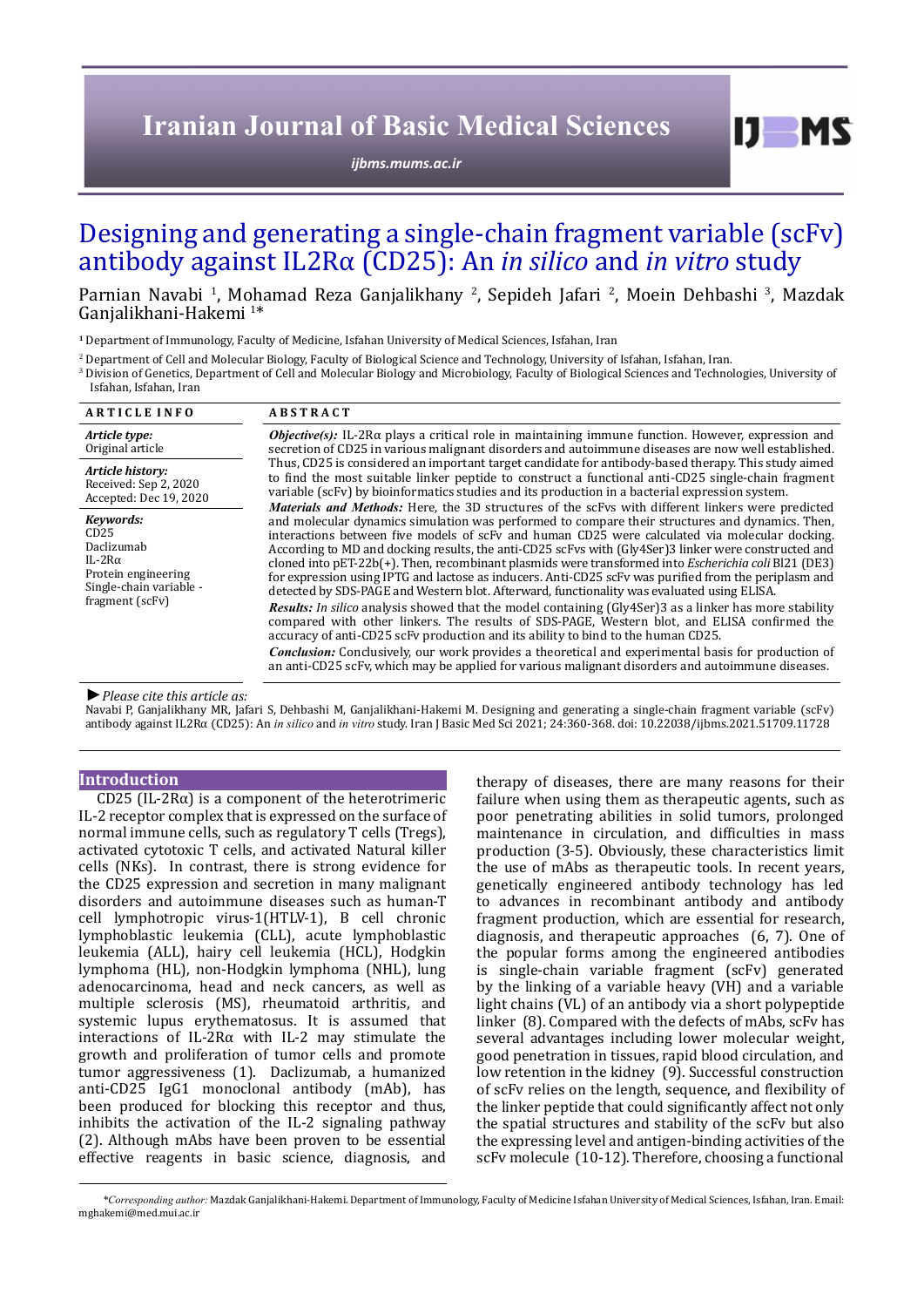linker among a wide range of linkers is one of the most challenging factors for generation of an optimal scFv. *In silico* studies (e.g., using molecular dynamics simulation and molecular docking) play critical roles in understanding structural-functional relationships in proteins. Of essential aspects of molecular simulation, prediction, analysis, and comparison of the 3D structure and dynamics of antigen-binding sites of antibodies could be mentioned (13, 14).

The main purpose of this study was to compare the impact of five flexible linkers with different lengths and different degrees of flexibility on the structures and functions of single-chain antibodies and to select a suitable linker to connect the Daclizumab variable domains by computational methods. In addition, we aimed to express the scFv containing an appropriate linker in a bacterial expression system.

## **Materials and Methods**

## *In silico methods*

*Selection of the linkers* Peptide sequences of GSTSGSGKPGSGEGSTKG (L1), KESGSVSSEQLAQFRSLD (L2), EGKSSGSGSESKST (L3), (GGGGS)3 (L4), and GSAGSAAGSGEF (L5) with different characteristics and lengths were adopted as the linkers of the single-chain antibody in the present study (8, 15-17).

#### *Preparation of structures*

The crystal structure of Daclizumab (Anti IL-2R $\alpha$ ) was obtained from Protein Data Bank (PDB ID: 3NFP) (18). Then, the variable domains of light and heavy chains of Daclizumab were connected by adding five linkers in the structures (Figure 1). Prediction of 3D structures for five modeled scFv was done by the Robetta server [\(http://robetta.bakerlab.org](http://robetta.bakerlab.org)) (19). Five probable optimal structures for each protein sequence were predicted and then the best of which was selected for further analysis. Each structure has been evaluated for stereochemical quality and residue-by-residue geometry using PROCHECK. Afterward, structural investigations were performed by Swiss-PDB viewer 4.10 and Chimera1.12 (20, 21). VMD 1.9.1 was used to visualize the trajectories and analyzing scFvs' motions during MD simulations (22).

*Molecular dynamics simulations*

Molecular dynamics simulations on five modeled

structures and native model were performed to evaluate the dynamics and flexibility of scFv using AMBER 14 with ff14SB force field (23, 24). The structures were solvated in a truncated octahedron box with a TIP3P water model in a 10 Å hydration layer. The structures were neutralized by addition of Na+ ions and the coordination and topology files were saved for the next steps of MD simulations. Minimization of the system was performed in two steps. First, water and ion, then the whole system were minimized with a total of 5000 steps including 2500 steps of steepest descent, followed by 2500 steps of a conjugate gradient. Non-bonded interactions were calculated at a cutoff distance of 10 Å by PME (Particle Mesh Ewald) method in periodic boundary conditions (25). The system was heated from 0 to 300 K for 300 ps, using Langevin thermostat in NVT ensemble (26). The equilibration was performed in two steps, for 100 and then 400 ps in NVT and NPT ensemble, respectively. Finally, production MDs were done in 100 ns for five forms and the native one with the NPT ensemble. The SHAKE algorithm was used to constrain the bonds involved in hydrogen atoms. The coordinates were then saved every 20 ps.

#### *Analysis of trajectories*

In order to analyze the MD productions, cpptraj from AMBER Tools 15 was used (24). The root means square deviation (RMSD), fluctuation (RMSF), accessible surface area (ASA), and radius of gyration (RadGyr) were calculated for all models regarding the initial structure.

#### *Molecular docking prediction*

Molecular docking prediction was performed using the Prism online tool to determine binding free energy and the residues involved in the interaction between human CD25 and anti-CD25 scFv (27).

#### *Experimental methods*

#### *scFv fragment design*

The anti-CD25 scFv expression cassette was designed in a VH-(Gly4Ser)3-VL format plus an N-terminal periplasmic leader sequence (PelB). Two restriction sites for NdeI and XhoI enzymes were designed at its two ends. Afterward, this sequence was ordered to be synthesized by General Biosystems, USA on the base of the pET-22b(+) vector (Novagen, Inc, USA). Restriction



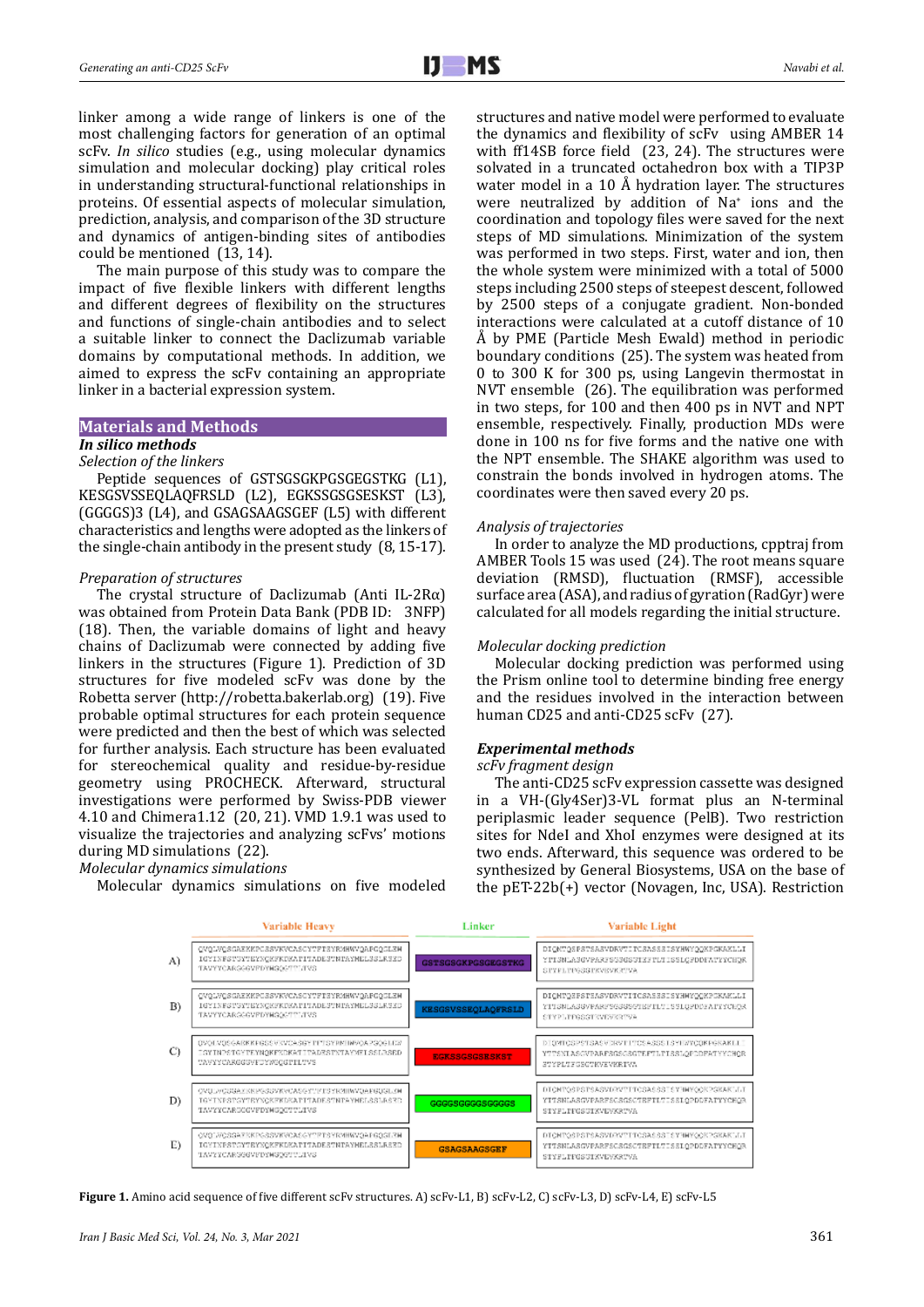enzyme digestion and DNA sequencing were done to ensure the presence of the insert and to verify the correct frame reading format of the recombinant construction.

## *Transformation of the anti-CD25 scFv*

The recombinant plasmids were transformed into *E. coli* Bl21 (DE3) competent cells (Novagen, USA) by the heat shock method, and the colonies were plated onto Luria–Bertani (LB) agar medium (Sigma, Co, USA) containing 100 μg/ml ampicillin. Confirmation of the transformants clones was done by the Colony PCR method. Transformed bacteria with pET-22b(+) without recombinant scFv gene were used as a mock control.

### *Colony PCR*

After transformation of *E. coli* BL21 by pET-22b(+)-scFv, positive clones were selected by colony PCR. Colony PCR was carried out using specific primers. The sequences of forward and reverse primers were 5′-GGCTACACCGAGTACAACCA-3′ and 5′-GTAGTAGGTGGC GAAGTCGT-3′, respectively. Each reaction mixture (20 μl) was composed of 1 µl of culture as a template,  $10 \mu l$  of  $2X$  Taq<sup>Basic</sup> PCR Master Mix2 (BioFACT, Co, South Korea), 1 µl of primers and the amplification program consisted of an initial denaturation step at 95 °C for 2 min, followed by 30 cycles of denaturation step at 95 °C for 20 sec, an annealing step at 61 °C for 40 sec, an extension step at 72 °C for 1 min, followed by a final extension at 72 °С for 5 min. Finally, the PCR product including the ScFv gene (483 bp) was shown on a  $1\%$  (w/v) agarose gel.

#### *Expression of the anti-CD25 scFv*

For expression of the protein, *E. coli* Bl21(DE3) harboring pET22b(+)-scFv were grown overnight in LB medium with 100 µg/ml ampicillin at 37 °C with shaking at 180 rpm. The scFv production was induced by adding isopropyl β-D-thiogalactopyranoside (IPTG; Sigma, Co, USA) (1 mM) and Lactose (5 mM) to the medium when the optical density (OD) at 600 nm reached 0.6-0.8, and growth was continued at 37 °C with shaking at 180 rpm for 2–16 hr.

## *Extraction of the periplasmic Proteins*

The proteins were extracted using cold osmotic shock from periplasmic space with the following procedure: the cells were harvested by centrifugation at 7000 rcf and 4 °C for 10 min. Pelleted cells were resuspended in ice-cold TES buffer (20 mM Tris-HCl [pH 8.0], 1 mM EDTA [pH 8.0], 20% sucrose) with a volume equal to 2% of the initial volume of bacterial culture medium. After a 30 min incubation on ice, a volume equal to 3% of the initial volume of bacterial culture medium, icecold TES buffer which was diluted 1/5 with PBS buffer were added to previous solution and incubated on ice for 30 min. Afterward, ice-cold  $MgSO_4$  (50 mM) was added to the solution and after 20 min incubation on ice, the cells were centrifuged at 11000 g and 4 °C for 15 min. Supernatants were then collected and analyzed for the presence of scFv by sodium dodecyl sulfatepolyacrylamide gel electrophoresis (SDS-PAGE).

*Purification of the anti-CD25 scFv*

For purification of 6xHis-tagged scFv from cell

culture supernatants, Ni-NTA affinity chromatography (Thermo Fisher Scientific, Co, USA) was used. Briefly, the Ni-NTA resin was washed with bounding buffer (20 mM Tris, 0.2 M NaCl, 10 mM Imidazole [pH 8.0]) until the pH of the effluent reached 8.0. Afterward, supernatants containing scFv were passed through the column and the proteins without 6His-tag were eluted from the column with wash buffer (20 mM Tris, 20 mM Imidazole [pH 8.0]). The scFv was finally purified using elution buffer (20 mM Tris, 0.6 M Imidazole [pH 8.0]) and proteins were then analyzed by 12% SDS-PAGE and Western blot analyses.

### *SDS-PAGE and Western blot analysis*

Anti-CD25 scFv was assessed by sodium dodecyl sulfate-polyacrylamide gel electrophoresis (SDS-PAGE) so that proteins were denatured at 95 °C for 7 min and 15 µl of each sample was loaded on 12% SDS-PAGE gel at 90 V. Then, gels were stained with Coomassie brilliant blue and silver nitrate. For Western blot, after the proteins had been separated by 12% SDS-PAGE, the proteins were transferred to a polyvinylidene difluoride (PVDF) membrane by a semidry procedure at 300 mA for 15 min and then, blocked by  $5\%$  (w/v) skimmed milk overnight at 4 °C. The membrane was rinsed 3 times with PBS-T (0.05% Tween in PBS) and incubation was performed with 1/1000 dilution of mouse anti-His-tag HRP mAb (Sigma, Co, USA) at RT for 1.5 hr. Finally, after 3 washes with PBS-T, protein bands were visualized using enhanced chemiluminescence (ECL).

## *Enzyme-linked immunosorbent assay (ELISA)*

Antigen binding analysis of scFv against CD25 was characterized using ELISA. To do this, CD25 antigen (8 μg/ml, 100 μl/well; R&D systems biotechnology, USA) in 50 mM carbonate/bicarbonate buffer, pH 9.5 was coated in a 96-well plate at  $4^{\circ}$ C overnight, and then blocked with 2% BSA at 37 °C for 1 hr (three uncoated wells were performed as negative control). Subsequently, the scFv as the test group and mouse anti-human CD25 mAb (Daclizumab; R&D Systems Biotechnology, USA) (1;1000 dilution) as positive control were added to antigen-coated wells and incubated at 37 °C for 1 hr. After 3 washes with PBS, the reactivity of scFv was detected by adding anti-His-tag HRP antibody (1:1000 dilution; Sigma). The reactivity of positive control was clarified by anti-mouse-IgG HRP (1:1000 dilution; Sigma). The enzymatic reaction was developed with TMB and stopped at a defined time with  $H_2SO_4$  (2 M) and the absorbance was measured at the wavelength of 450 nm by a microplate reader (ELX 800).

## *Inhibition ELISA*

Inhibition ELISA was performed for further confirmation of the specificity of scFv. The 96-well plate was precoated with CD25 antigen (8 μg/ml, 100 μl/ well) in 50 mM carbonate/bicarbonate buffer, pH 9.5, and incubated at 4 °C overnight. Following blocking (2% BSA at 37 °C for 1 hr) and washing steps, the scFv was added and incubated at 37 °C for 1 hr. Next, the mouse anti-human CD25 antibody was added to the reaction wells and incubated at 37 °C for 1 hr. After 3 washes with PBS, anti-Mouse-IgG HRP (1:1000 dilution) was applied for detection and finally, the OD value at a wavelength of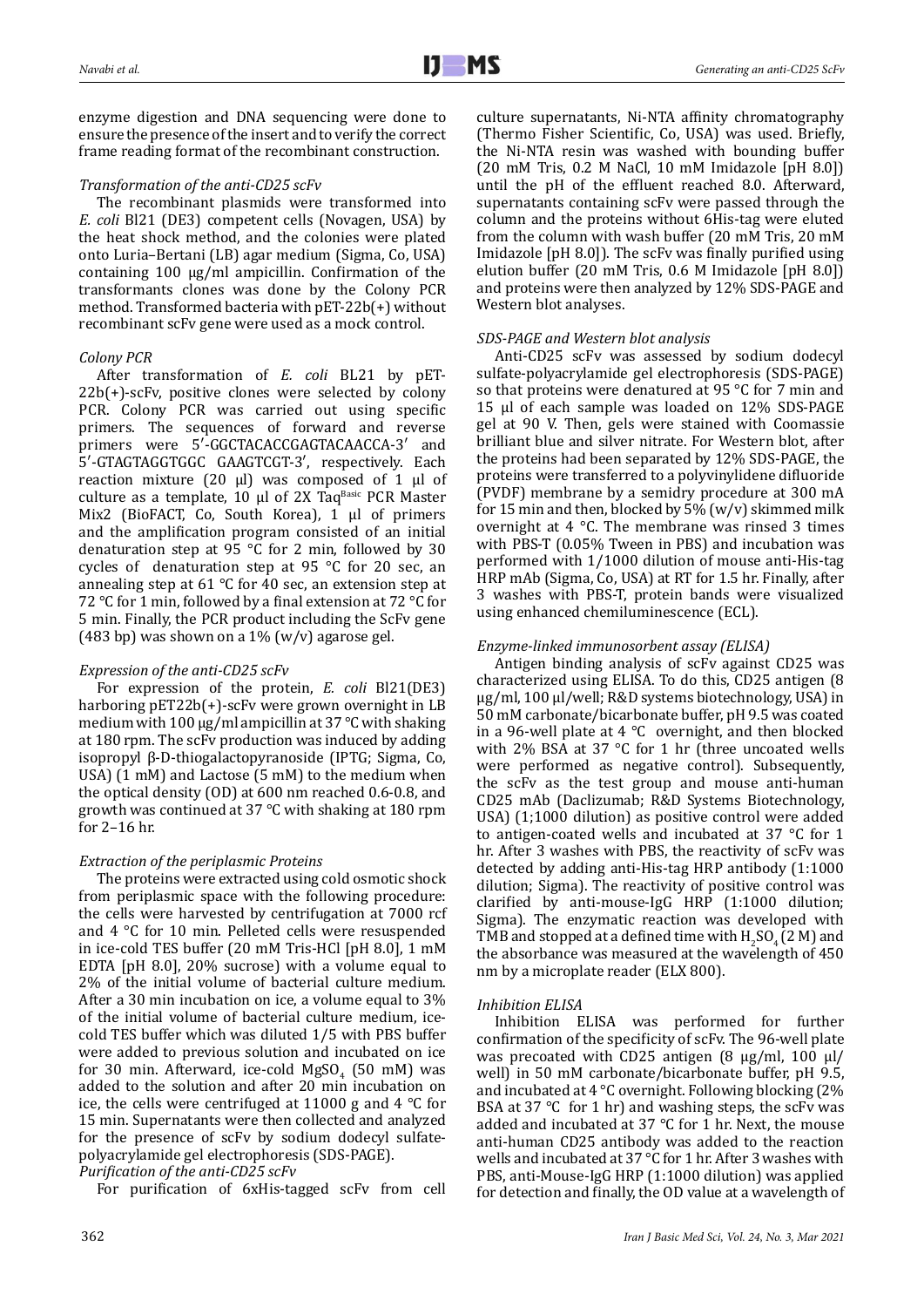450 nm was obtained.

#### *Measurement of anti-CD25 scFv affinity*

Affinity of the purified ScFv was determined using the ELISA method. Briefly, 1.5 µl of a concentration of 8 µg/ml from CD25 antigen (R&D systems, USA) was prepared in a carbonate-bicarbonate buffer (50 mM, pH 9.6). Then, each well of a 96-well microplate (Nunc, Co., Denmark) was coated by adding 100 µl of the CD25 antigen in a series of three doubling dilutions in rows A (1  $= 8 \mu g/ml$ , B (½ = 4  $\mu g/ml$ ), and C (¼ = 2  $\mu g/ml$ ). After washing and blocking, the ScFv was prepared at an initial concentration of 50 µg/ml and added in a series of three doubling dilutions in columns 1, 2, and 3, respectively. HRP-conjugated anti-His antibody (Sigma, Germany) was added, and the immune reactivity was assessed with TMB substrate. The reaction was stopped with a stop solution and OD was measured at 450 nm using a microplate reader (Hyperion, Inc., USA). Finally, the affinity was calculated based on the Beaty equation (28).

#### *Statistical analysis*

In this study, version 20 of SPSS was used for statistical analysis. A one-way ANOVA test was applied for comparisons between samples, negative controls, and positive controls. Data are presented as the mean±SD of 3 identical repeats. *P*-values equal to or less than 0.05 were considered as statistical significance.

#### **Results**

#### *Validation of predicted model consistency with functional results*

In order to validate the modeled scFv structures, structural superposition has been made with the native Daclizumab to verify the overall conformation and appropriate structural arrangement of light and heavy chains. Then the modeled structures have been evaluated using PROCHECK (Table supplement1-5). The 3D modeled structures of anti-CD25 scFv are shown in Figure 2.

## *Analysis of molecular dynamic simulation trajectories*

After selection of best predicted models, the trajectories





**Figure 3.** A) Root Mean Square Deviation (RMSD) of αC of all models: scFv-L1 is depicted in violet, scFv-L2 in blue, scFv-L3 in red, scFv-L4 in green, scFv-L5 in orange, and the native is shown in black. B) Root mean square fluctuation (RMSF) in all models: scFv-L1 is depicted in violet, scFv-L2 in blue, scFv-L3 in red, scFv-L4 in green, scFv-L5 in orange, and the native is shown in black. C) Radius of gyration of all models: scFv-L1 is depicted in violet, scFv-L2 in blue, scFv-L3 in red, scFv-L4 in green, scFv-L5 in orange, and the native is shown in black

of all five models and native structure (Daclizumab) were analyzed using RMSD (root mean square deviation), RMSF (RMS fluctuations), ASA (accessible surface area), and RadGyr (radius of gyration). RMSD calculation was used to measure the stability of the structures during the simulation. The backbone RMSDs of the whole structure and complementarity determining regions (CDRs) of all structures have been depicted in Figure 3A and Figure 4. As depicted in Figure 3A, the RMSD value for native structure remains stable around 2 Å during the simulation and the RMSD values varied between 2.5 to 5 Å for five modeled scFvs. The RMSD of scFv-L3 stays around 3 Å during the simulation with the lowest fluctuations regarding other scFv structures and the RMSD for scFv-L5 shows the highest fluctuations in comparison with other structures. Also, scFv-L1, scFv-L2, and scFv-L4 show moderate RMSD values during the simulation. Complementarity-determining regions (CDRs) are immunoglobulin (Ig) hypervariable domains in variable chains (VL/VH), where these molecules have the most extensive interactions with their specific antigens (29). The CDR regions of VH were located at positions 27-35, 48-68, and 93-110, and the CDR regions of VL were located at positions 24-33, 47-55, and 88-96 (30). RMSD values of CDRs in Figure 2. 3D structures of anti-CD25 scFv with five different linkers both chains were depicted in Figure 4. The RMSD values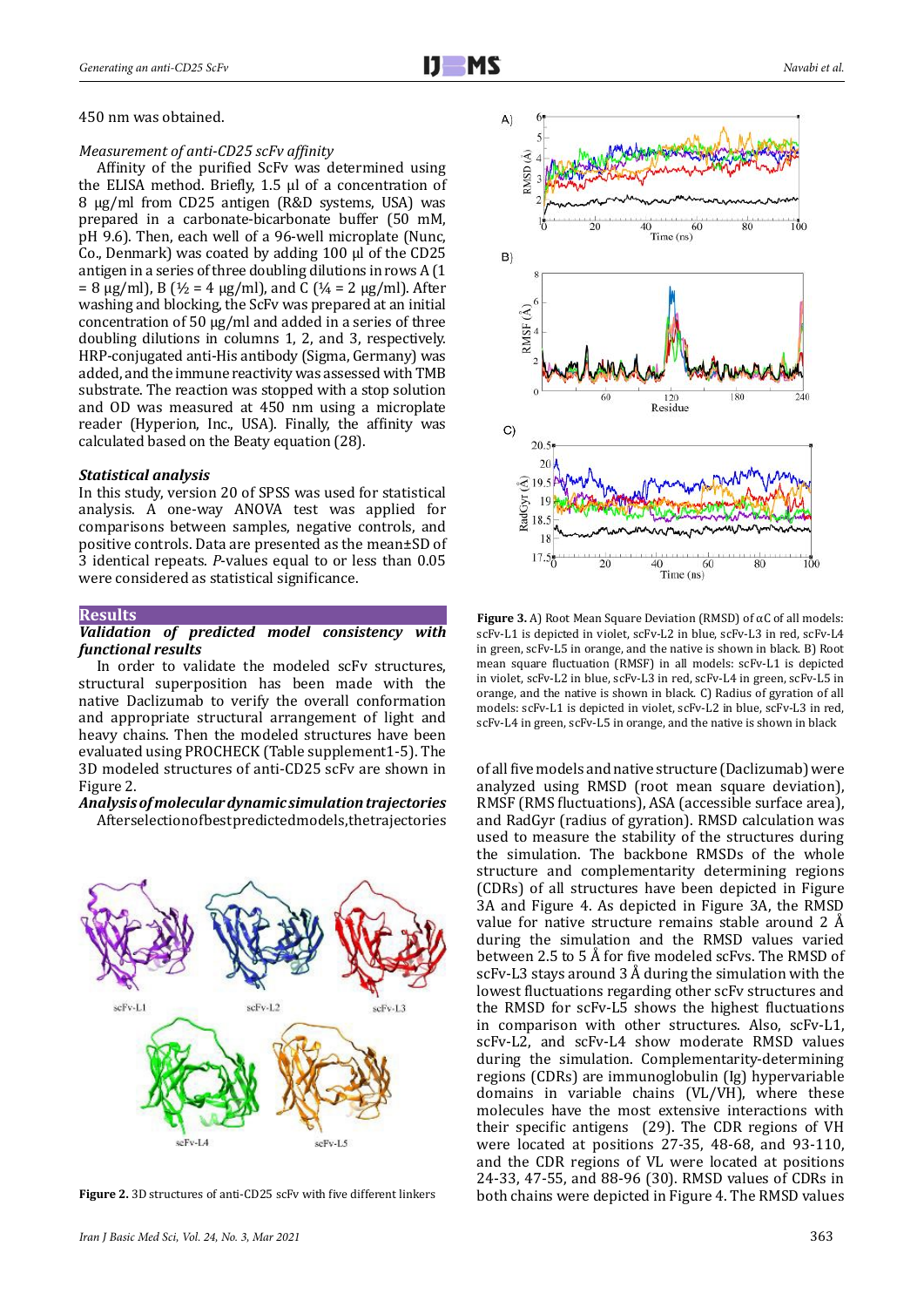

**Figure 4.** RMSD of CDRs in all models. scFv-L1 is depicted in violet, scFv-L2 in blue, scFv-L3 in red, scFv-L4 in green, scFv-L5 in orange, and the native is shown in black. VH-CDR1 (A), VH-CDR2 (B), VH-CDR3 (C), VL-CDR1 (D), VL-CDR2 (E), and VL-CDR3 (F)

RMSD: root means square deviation; CDRs: complementarity determining regions

for CDR1 and CDR2 of VH in native structure and five models were between 1 to 2.5 Å during the simulation. Also, the RMSDs values of VH-CDR3 were between 1 to 1.8 Å for all models and scFv-L4 showed the least RMSD value during the simulation. RMSD values of VL-CDR1 were between 1 to 2.5 Å, but the scFv-L3 RMSD value increased sharply at 40 ns and then remained around 3 Å. The RMSD values of VL-CDR2 in scFv-L1 and scFv-L3 showed more fluctuations. The RMSD value for scFv-L4 has the same value for the native structure. Also, in VL-CDR3, scFv-L5 showed a larger conformational movement than other linkers. RMSF values of all models were assessed in order to investigate the contribution of linkers in the dynamical behavior of the overall structures (Figure 3B). scFv-L2 had the most flexibility which fluctuated up to 7 Å compared with other structures. scFv-L4 had the lowest flexibility regarding other structures. Since CDRs in both chains have the most binding contributions to the antigen, the accessible surface area study (ASA) was carried out. As shown, the accessible surface areas of CDR1, CDR2, CDR3 in both chains are depicted in Figure 5. ASA values of VH-CDR1 for scFv-L2 and scFv-L5 decreased over time more than other models. The lowest ASA values belong to VH-CDR2 of scFv-L1 and scFv-L2. Also, the ASA value for VH-CDR3 of scFv-L3 was decreased during the simulation. The ASA values for VL-CDR1 of scFv-L3 and scFv-L4, were increased from the beginning of the simulation until the end. VL-CDR2 of scFv-L2 and scFv-L4 had the highest ASA values. The ASA values of VL-CDR3 of scFv-L1 and scFv-L2 were decreased, while the highest ASA value belongs to L4.

To describe the compactness of all structures, the radius of gyration (Rgyr) was measured (Figure 3C). Rgyr values ranged from 18 to 20 Å for each structure during simulation and scFv-L4 had constant value over the simulation time, which depicts similar behavior as



**Figure 5.** Accessible surface area of CDRs. scFv-L1 is depicted in violet, scFv-L2 in blue, scFv-L3 in red, scFv-L4 in green, scFv-L5 in orange, and the native is shown in black. VH-CDR1 (A), VH-CDR2 (B), VH-CDR3 (C), VL-CDR1 (D), VL-CDR2 (E), VL-CDR3 (F)

the native structure.

The average structure from the final 100 frames of the simulation from each construct has been extracted and aligned with daclizumab (Figure S1 supplementary material).

#### *Molecular docking analysis*

Molecular docking of five models of anti-CD25 scFv was performed and the differences in their binding modes were investigated. The involved residues in the interaction and binding free energies between anti-CD25 scFv and human CD25 were predicted. The lowest binding free energy (higher affinity) was observed for anti-CD25 scFv-L5 (-69.96 energy score) and scFv-L4 (-67.33 energy score) as compared with other models. On the contrary, the highest binding free energy was observed for anti-CD25 scFv-L2 (-52.82 energy score).

#### *Construction and Verification of pET-22b (+)-scFv*

To construct the anti-CD25 scFv, the amino acid sequences were derived from the variable light and variable heavy chains of the Daclizumab monoclonal antibody and were joined by (Gly4Ser)3 linker. The constructs contained the pelB leader sequence at the N-thermal and the His-tag sequence at the C-terminal, thus, allowing the accumulation of expressed proteins in the periplasm and the detection or purification of the expressed protein. We selected  $pET-22b(+)$  as an expression plasmid and *E. coli* Bl21(DE3) as a host cell. The schematic diagram of pET22b(+)-scFv is shown in Figure 6A. The anti-CD25 scFv was synthesized and cloned into the pET-22b(+) vector by the General Biosystems company. The recombinant scFv plasmids were transformed into *E. coli* strain Bl21(DE3) competent cells by the heat shock method and the colonies containing plasmids with ampicillin resistance gene were screened for insertion by digestion using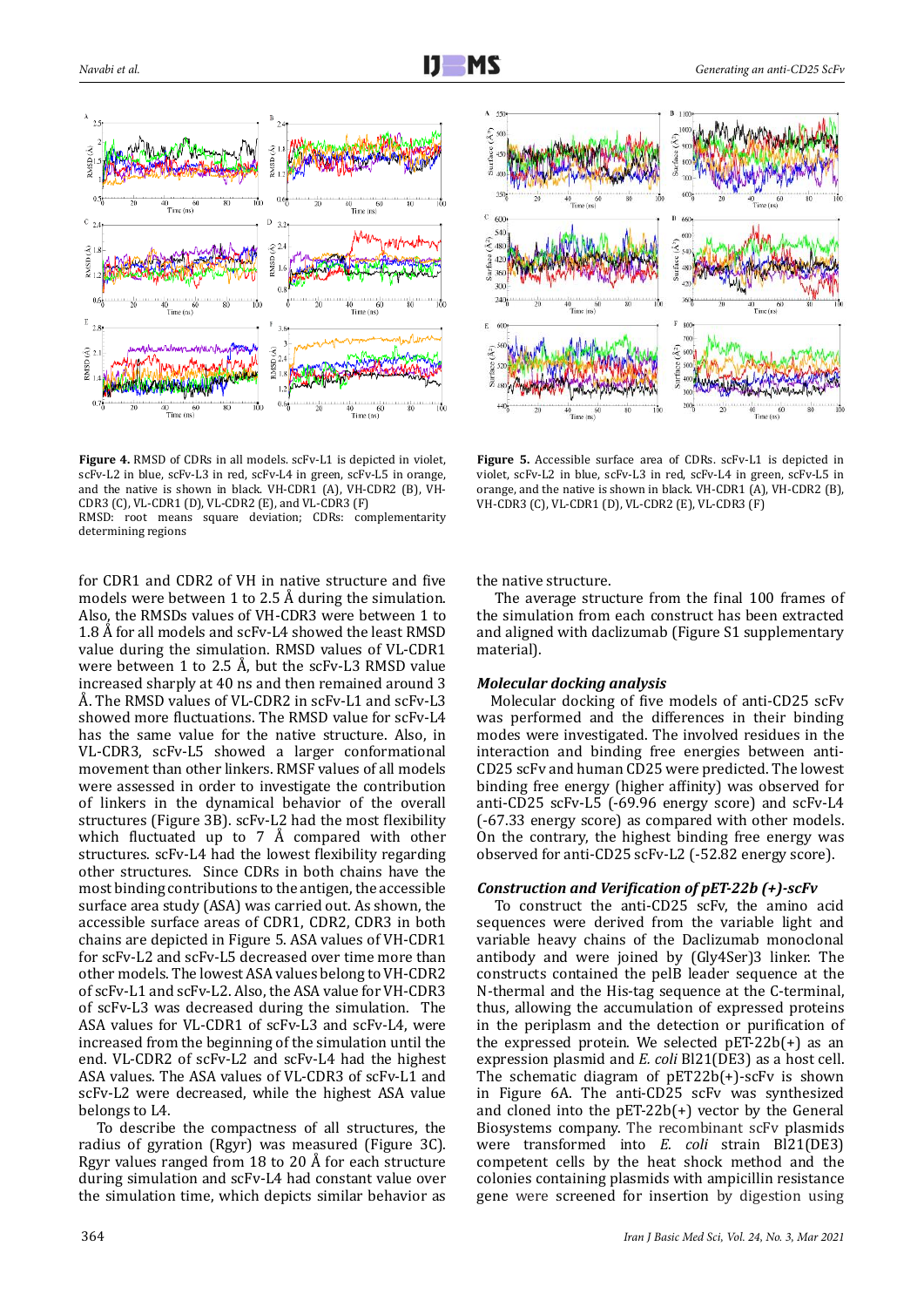

**Figure 6.** A) Schematic representation of recombinant scFv Plasmid: The scFv gene (VH-(Gly4Ser)3-VL) was inserted into the pET22b(+) vector. The positions of T7 lac promoter (PT7), ribosome binding site (Rbs), restriction enzyme sites, pelB leader (pelB), 6-histidine tag (His-tag), and stop codon are illustrated. B) Colony PCR amplification of scFv gene: PCR products were electrophoresed in a 1% w/v agarose gel and visualized with safe stain (Invitrogen, USA).Lane M: DNA marker (GeneRuler SM342-500); Lanes 1-3: Transformed colonies with plasmid pET-22b(+) with recombinant scFv gene; Lanes 4-6: Transformed colonies with plasmid pET-22b(+) without recombinant scFv gene (mock control). The 483 bp compared with controls supports the presence of recombinant scFvin transformed colonies

NdeI and XhoI restriction enzymes, electrophoretic analysis, and DNA sequencing (not shown in the figure). Hence, we confirmed that pET-22b(+)-scFv has been successfully constructed.

#### *Determination of the presence of pET-22b (+)-scFv in bacterial colonies*

For further verification of the presence of anti-CD25 scFv in *E. coli* BL21, colony PCR was performed. As expected, the PCR products indicated the presence of the right-sized DNA insert. (Figure 5B).

#### *Characterization of anti-CD25 scFv*

After extraction of the periplasmic fractions and purified scFv, samples were analyzed using SDS-PAGE and Western Blot methods. The outcome of SDS-PAGE and Western blot analysis demonstrated that scFv was detected in both the periplasmic and purified proteins with a molecular weight of approximately 26.5 kDa (which was as anticipated). The results are shown in Figure 7.



**Figure 7.** SDS-PAGE and Western Blot Analysis. (a) Coomassie brilliant blue staining of the total periplasmic proteins, Lane M: Protein size marker (SMOBIO PM 2700); Lanes 1-5: Expression of scFv protein at 2, 4, 6, 8, and 16 hr after induction with IPTG and Lactose (The anti-CD25 scFv band is marked with an arrow); Lane 6: Proteins of transformed bacteria before induction with IPTG and Lactose. (b) Silver staining of purified anti-CD25 scFv from Ni-NTA column, Lane M: Protein marker (SMOBIO PM 1500); Lane 1: purified scFv. (c) Western blot analysis was carried out with an anti-His tag antibody against the 6-His tag for detection of anti-CD25 scFv, Lane M: Protein marker (SMOBIO PM 2700); Lane 1: Purified ani-CD25 scFv was visualized using enhanced chemiluminescence (ECL)

#### *Biological activity of anti-CD25 scFv against human CD25*

Indirect ELISA analysis showed that anti-CD25 scFv exhibited a considerable binding activity to human CD25 antigen (*P*=0.002) (Figure 8A). The outcome of inhibition ELISA analysis showed that Daclizumab's connection to the CD25 antigen was significantly reduced in the presence of scFv (*P*=0.018) (Figure 8B). This confirmed that scFv was bound to the same epitope reacted with Daclizumab.

#### *Binding affinity of anti-CD25 scFv*

Applying the ELISA method and the Beaty equation, the binding affinity of the anti-CD25 scFv was calculated as 5.01×10-7 M.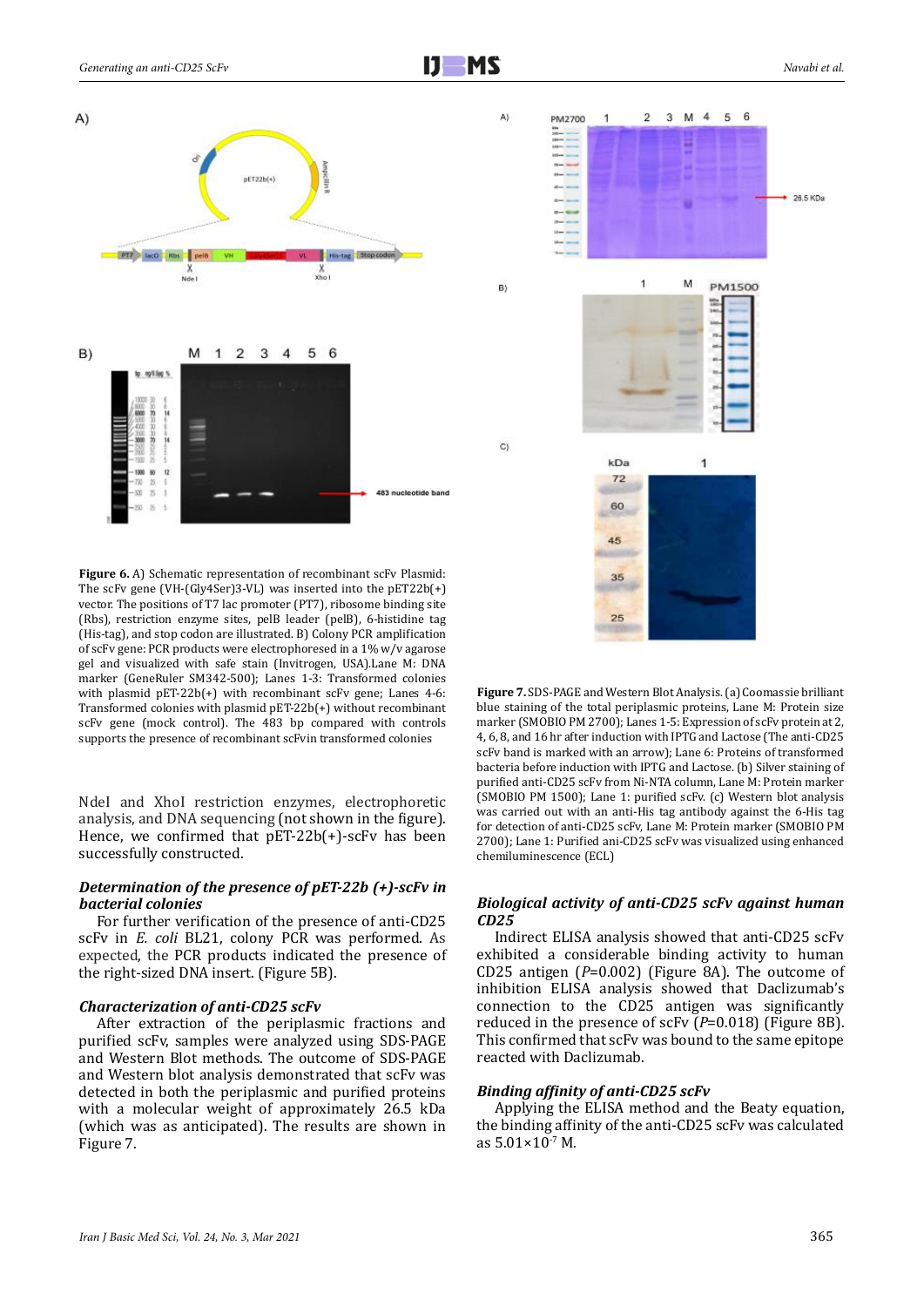

**Figure 8.** ELISA detection of anti-CD25 scFv activity. Human CD25 antigen was bound on the well bottom, and after blocking and washing, the ability of anti-CD25 scFv and Daclizumab (positive control) to bind CD25 was assessed. Un-coated wells were used as a negative control. In this experiment, One way ANOVA was performed to compare data sets using the SPSS software. (A) Direct ELISA: the binding activity of anti-CD25 scFv to CD25 antigen was significantly increased compared with the negative control (*P*=0.002). (B) Inhibition ELISA: in the presence of scFv, connection of Daclizumab to CD25 was significantly reduced (*P*=0.018)

#### **Discussion**

The scFv fragments, consisting of the variable domains of the heavy and light chains, are used for the diagnosis and treatment of malignancy, cancer research, and biomedical applications (31). The scFv molecules have a single antigen-binding site and an approximate molecular weight of 25 kDa (32). These smaller fragments exhibit several advantages such as good affinity, rapid diffusion into solid tumors, and short retention times. (33). The length and sequence of the linkers are two essential aspects that can significantly influence the correct folding, stability, and expression level of scFv (34, 35). It has also been reported that stability and affinity of scFv have a direct correlation (36). In general, it is important to investigate the effects of different linkers on the stability and activity of scFv. Therefore, one basic issue in this study was the comparison of stability and other properties of scFv structures with five different flexible linkers using computational studies and selection of the best linker for making an optimal anti-CD25 scFv, which maintains the biological activity of scFv. In this study, homology modeling and MD simulation were applied to compare the structure and stability of all anti-CD25 scFv models. The RMSD graphs of structures indicated that scFv-L3 retained overall stability throughout 100 ns of simulation and showed the least RMSD compared with other structures over time compared with the native model while scFv-L5 showed more fluctuations. Comparison of RMSD graphs of CDR regions illustrated that approximately in all CDRs, scFv-L4 was very similar to the native structure during simulation, which indicated that scFv-L4 and native structure possessed a very similar binding affinity with the human CD25 antigen. Based on the RMSF graphs, the anti-CD25 scFv-L4 construct was more stable with lower structural fluctuations in the linker region. Meanwhile, because of the structural importance of CDR for antibodies, we calculated the accessible surface area for CDRs. The result implied that scFv-L4 is better able to bind to human CD25 than other models because almost all

CDRs in this construct had increased ASA values which provide a better opportunity to interact with CD25. Based on Rgyr values, it has been found that anti-CD25 scFv-L4 is stable over time and behaves very similar to the native structure. Additionally, molecular docking has been used to evaluate the binding affinity of each designed anti-CD25 scFv with human CD25 protein. Based on docking results, the interaction patterns in all five models and native structure were similar and scFv-L4, scFv-L5 were better than others. In fact, the best candidate has been chosen considering several structural and dynamical parameters simultaneously, including the overall dynamics of the constructs, the relative CDR distances, the amount of flexibility and surface accessibility of CDRs, and the binding affinity. To summarize, comparison of MD results and docking studies presented in this study suggest that anti-CD25 scFv with the L4 is more stable and has a favorable binding energy and interaction pattern. An important issue in the production and efficient expression of scFv is selecting an appropriate expression host from various expression systems. Several expression systems are available for the production of scFv, including bacteria, yeast, and mammalian cells (37-39). It should be noted that each of these hosts has advantages and disadvantages (40). Nevertheless, *E. coli* is one of the widely used hosts for the expression of antibody fragments (41). Several FDAapproved biopharmaceuticals, including Certolizumab pegol (Cimzia), Ranibizumab (Lucentis), and Abciximab (ReoPro) are produced using bacterial systems (42-44). Fast growth rates, high yield of the product, easy genetic manipulation, and cost-effectiveness of *E. coli* host have made it a reliable and precious tool as an expression system (38, 45). Previous studies have indicated that proteins expressed in the cytoplasm of *E. coli* often form insoluble inclusion bodies that do not have proper folding (46-48). This inefficiency in producing soluble scFv is caused by the inability to form disulfide bonds under the reducing conditions of *E. coli* cytoplasm (37, 48). The Intra-domain disulfide bonds of scFv play crucial roles in the correct folding and structural stability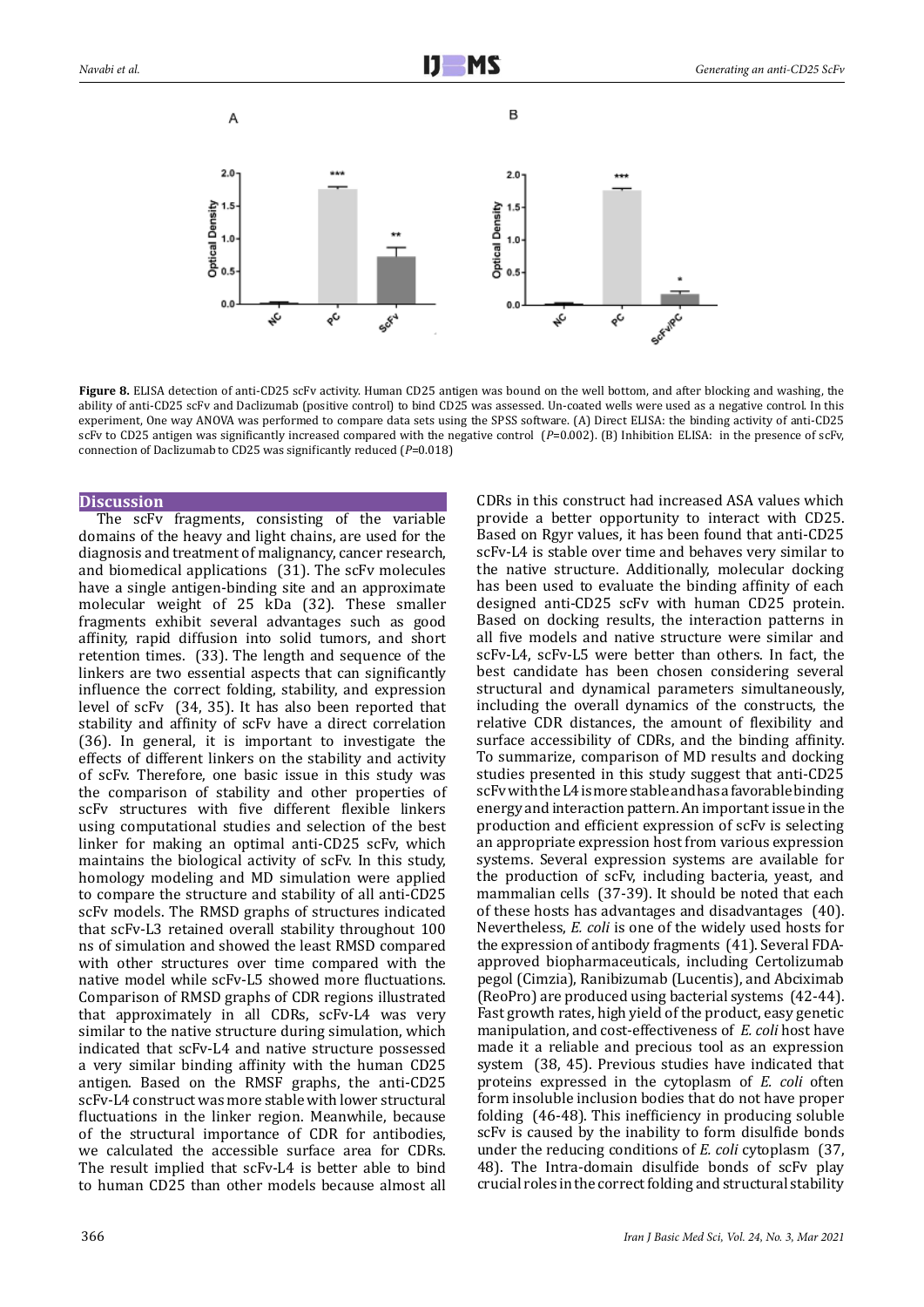(49, 50). Therefore, there are a number of strategies that can be employed for the successful expression of efficient scFv. Secretion of proteins into the bacterial periplasm (using fusion to an N-terminal leader peptide such as pel B) which has an oxidizing environment that allows the formation of their disulfide bridges, is one strategy to increase solubility and correct folding of scFv (51-54). Several studies have demonstrated the successful expression of effective scFv within the *E. coli* host (37, 39, 55). Also, Miller *et al*. used *Saccharomyces cerevisiae*, *Pichia pastoris*, and *E. coli* to express human scFv antibodies. Their results showed that expression in *E. coli* was the fastest and the most stable way to determine structure-function relationships of scFv (39). These reasons prompted us to choose *E. coli* periplasm as the expression host in this study for the production of anti-CD25 scFv. Our SDS-PAGE and Western blot results showed that the selected positive *E. coli* clones expressed the 26.5 kDa soluble form anti-CD25 scFv (Figure 7). Furthermore, antigen-binding of scFv demonstrated that anti-CD25 scFv can specifically bind to CD25. Based on the indirect ELISA data (Figure 8A) the performance of the anti-CD25 scFv was slightly lower than that of the Daclizumab. This difference in binding strength can most probably be attributed to the monovalent nature of the binding activity of scFv while monoclonal antibodies consist of two binding sites for each antigen (56, 57). As previously reported, the affinity of different antibodies is in the range of  $10^{-7}$  to  $10^{-10}$  M. Specifically, the affinity of Daclizumab has been reported as  $3 \times 10^{-10}$ M (58). In the current work, the Ag-Ab affinity constant (K) of anti-CD25 scFv was calculated as  $5.01 \times 10^{-7}$  M. Regarding the fact that ScFv, in contrast with mAb, has only one antigen-binding capacity, the binding activity of our ScFv could be considered an appropriate affinity.

#### **Conclusion**

All in all, computational studies appear to indicate that scFvs containing different linkers exhibit different properties, and the model containing (Gly4Ser)3 as a linker (L4) has been chosen as the best option among other linkers. Moreover, our experimental studies on the expressed anti-CD25 scFv in *E. coli* Bl21 (DE3) periplasmic space confirmed the successful production and functionality of the scFv. This scFv derived from the monoclonal antibody Daclizumab as a treatment strategy may be used to target various CD25-positive malignant disorders and autoimmune diseases.

#### **Acknowledgment**

The results presented in this paper were part of a student thesis. This work was financially supported by the Isfahan University of Medical Sciences (grant No. 397054).

#### **Conflicts of Interest**

The authors declare that there are no conflicts of interest.

#### **References**

1. Flynn MJ, Hartley JA. The emerging role of anti-CD 25 directed therapies as both immune modulators and targeted agents in cancer. Br J Haematol 2017; 179:20-35.

2. Du J, Yang H, Zhang D, Wang J, Guo H, Peng B, *et al*. Structural basis for the blockage of IL-2 signaling by therapeutic antibody basiliximab. J Immunol 2010; 184:1361-1368.

3. de Marco A. Biotechnological applications of recombinant single-domain antibody fragments. Microb Cell Fact 2011; 10:44-58.

4. Cheng J, Dul Q, Ren Y, Zhang B, Feng X. Study on the relationship between the structure and functions of antihuman cervical cancer single-chain antibody and the lengths of linkers. Eur J Gynaecol Oncol 2016; 37:171-177.

5. Pucca MB, Bertolini TB, Barbosa JE, Galina SVR, Porto GS. Therapeutic monoclonal antibodies: scFv patents as a marker of a new class of potential biopharmaceuticals. Braz J Pharm Sci 2011; 47:31-38.

6. Frenzel A, Frode D, Meyer T, Schirrmann T, Hust M. Generating recombinant antibodies for research, diagnostics and therapy using phage display. Curr Biotechnol 2012; 1:33- 41.

7. Jordan E, Hust M, Roth A, Biedendieck R, Schirrmann T, Jahn D, *et al*. Production of recombinant antibody fragments in *Bacillus megaterium*. Microb Cell Fact 2007; 6:2-13.

8. Bird RE, Hardman KD, Jacobson JW, Johnson S, Kaufman BM, Lee SM, *et al*. Single-chain antigen-binding proteins. Science 1988; 242:423-426.

9. Bahara NHH, Tye GJ, Choong YS, Ong EBB, Ismail A, Lim TS. Phage display antibodies for diagnostic applications. Biologicals 2013; 41:209-216.

10. Cheng J, Du Q, Zhang X, Ren Y, Zhang B, Feng X. Study on the relationship between the structure and functions of antihuman cervical cancer single-chain antibody and the lengths of linkers. Eur J Gynaecol Oncol 2016; 37:171-177.

11. Fang M, Jiang X, Yang Z, Yu X, Yin C, Li H, *et al*. Effects of inter-peptide linkers to the biological activities of bispecific antibodies. Chin Sci Bull 2003; 48:1912-1918.

12. Chen H, Wu B, Zhang T, Jia J, Lu J, Chen Z, *et al*. Effect of linker length and flexibility on the Clostridium thermocellum esterase displayed on *Bacillus subtilis* spores. Appl Biochem Biotechnol 2017; 182:168-180

13. Abdurakhmonov IY. Bioinformatics: Basics, Development, and Future: InTech; 2016.

14. Tang Z-J, Liao W-J, Yu B, Zhong J-X, Zhu H-F, Ye Q, *et al*. Modeling of scFv of human antibody against liver cancer. Acta Biophys Sin 2005; 21:195-199.

15. Whitlow M, Bell BA, Feng SL, Filpula D, Hardman KD, Hubert SL, *et al*. An improved linker for single-chain Fv with reduced aggregation and enhanced proteolytic stability. Protein Eng Des Sel 1993; 6:989-995.

16. Whitlow M, Filpula D. Single-chain Fv proteins and their fusion proteins. Methods 1991; 2:97-105.

17. Lilly M, Fierobe HP, Van Zyl WH, Volschenk H. Heterologous expression of a Clostridium minicellulosome in Saccharomyces cerevisiae. FEMS Yeast Res 2009; 9:1236-1249.

18. Yang H, Wang J, Du J, Zhong C, Zhang D, Guo H, *et al*. Structural basis of immunosuppression by the therapeutic antibody daclizumab. Cell Res 2010; 20:1361-1371.

19. Kim DE, Chivian D, Baker D. Protein structure prediction and analysis using the Robetta server. Nucleic Acids Res 2004; 32:526-531.

20. Guex N, Peitsch MC. SWISS-MODEL and the Swiss-Pdb Viewer: an environment for comparative protein modeling. Electrophoresis 1997; 18:2714-2723.

21. Pettersen EF, Goddard TD, Huang CC, Couch GS, Greenblatt DM, Meng EC, *et al*. UCSF Chimera—a visualization system for exploratory research and analysis. J Comput Chem 2004; 25:1605-1612.

22. Humphrey W, Dalke A, Schulten K. VMD: visual molecular dynamics. J Mol Graph 1996; 14:33-38.